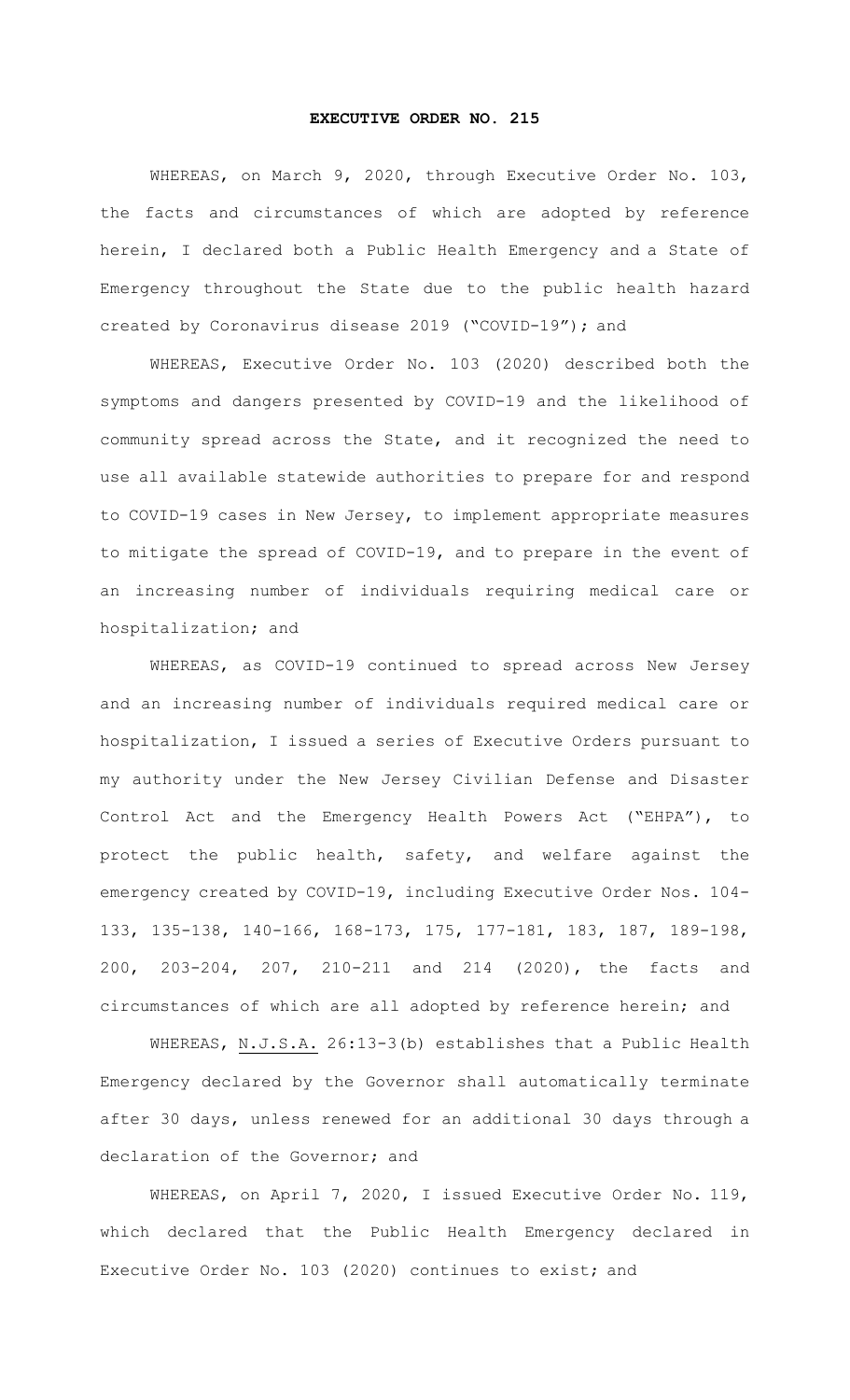WHEREAS, on May 6, 2020, I issued Executive Order No. 138, which declared that the Public Health Emergency declared in Executive Order No. 103 (2020) continues to exist; and

WHEREAS, on June 4, 2020, I issued Executive Order No. 151, which declared that the Public Health Emergency declared in Executive Order No. 103 (2020) continues to exist; and

WHEREAS, on July 2, 2020, I issued Executive Order No. 162, which declared that the Public Health Emergency declared in Executive Order No. 103 (2020) continues to exist; and

WHEREAS, on August 1, 2020, I issued Executive Order No. 171, which declared that the Public Health Emergency declared in Executive Order No. 103 (2020) continues to exist; and

WHEREAS, on August 27, 2020, I issued Executive Order No. 181, which declared that the Public Health Emergency declared in Executive Order No. 103 (2020) continues to exist; and

WHEREAS, on September 25, 2020, I issued Executive Order No. 186, which declared that the Public Health Emergency declared in Executive Order No. 103 (2020) continues to exist; and

WHEREAS, on October 24, 2020, I issued Executive Order No. 191, which declared that the Public Health Emergency declared in Executive Order No. 103 (2020) continues to exist; and

WHEREAS, on November 22, 2020, I issued Executive Order No. 200, which declared that the Public Health Emergency declared in Executive Order No. 103 (2020) continues to exist; and

WHEREAS, on December 21, 2020, I issued Executive Order No. 210, which declared that the Public Health Emergency declared in Executive Order No. 103 (2020) continues to exist; and

WHEREAS, through Executive Order Nos. 119, 138, 151, 162, 171, 181, 186, 191, 200, and 210 (2020), I declared that all Executive Orders and Administrative Orders adopted in whole or in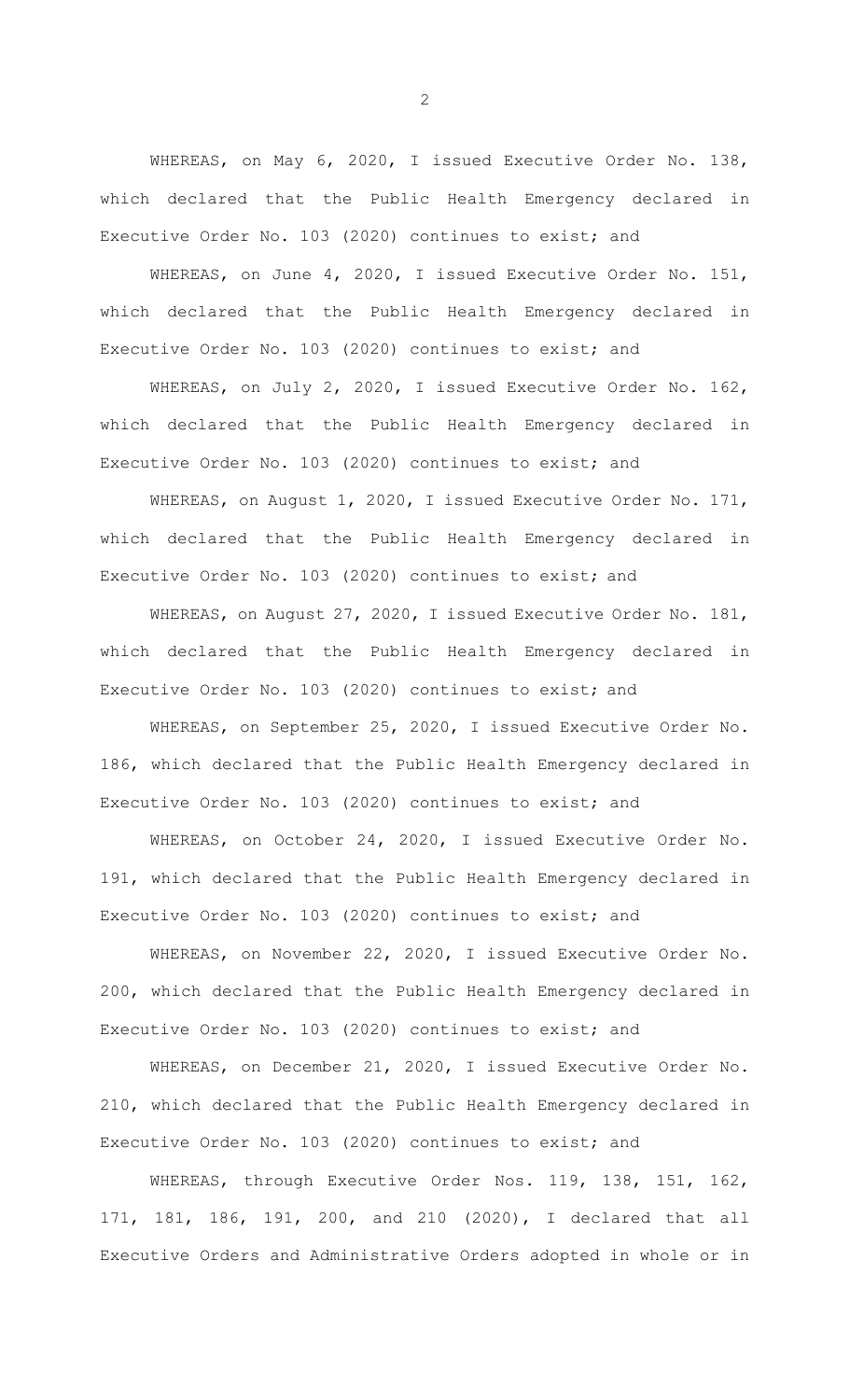part in response to the COVID-19 Public Health Emergency remained in full force and effect; and

WHEREAS, due to the significant emergency measures the State had taken in response to COVID-19, there was previously a decrease in the rate of reported new cases of COVID-19 in New Jersey, in the total number of individuals being admitted to hospitals for COVID-19, and in the rate of reproduction for COVID-19 infections in New Jersey; and

WHEREAS, given the progress the State had made based on these emergency measures and after consultation with officials from the Department of Health ("DOH"), I announced a multi-stage New Jersey's Road Back Plan (the "Plan") for the methodical and strategic reopening of businesses and activities based on scientific data and metrics concerning the level of disease transmission risk and essential classification; and

WHEREAS, in line with the Plan, the State had been able to relax a number of restrictions, each time tailored to the relative risk the activity presents, and additional restrictions on outdoor and indoor recreational and entertainment businesses were lifted over the past several months; and

WHEREAS, as part of the State's response to COVID-19, DOH has created a comprehensive COVID-19 Vaccination Plan to manage the receipt, administration, and tracking of the vaccines developed to inoculate the State's residents and workforce against COVID-19; and

WHEREAS, certain individuals within the State started receiving the vaccine on December 15, 2020; and

WHEREAS, although the State has made every effort to prioritize the distribution of vaccines, current supply is not enough to meet demand and the administration rate is not sufficient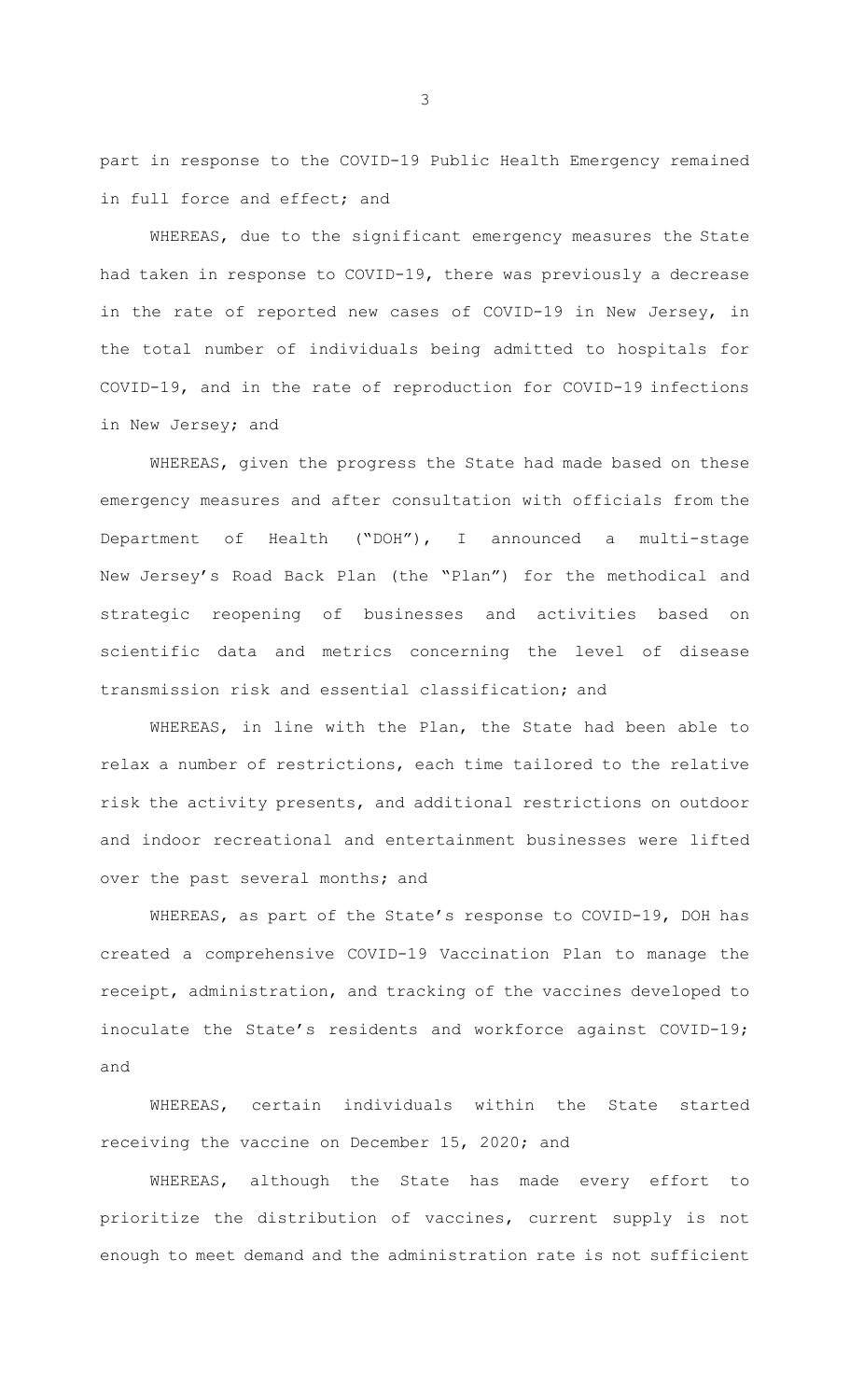to establish widespread resistance against the spread or effects of COVID-19; and

WHEREAS, the fact that the spread of COVID-19 had been limited by the State's emergency measures did not in any way suggest that the ongoing Public Health Emergency had dissipated, because absent social distancing measures, public health experts anticipated that the spread of COVID-19 would again significantly increase; and

WHEREAS, since the Public Health Emergency was renewed on December 21, 2020, at which time there were over 432,592 positive cases of COVID-19 in New Jersey, the COVID-19 outbreak has continued to present a public health hazard in New Jersey, in the region, and across the United States; and

WHEREAS, as of January 19, 2021, according to the World Health Organization, there were over 93,956,883 confirmed cases of COVID-19 worldwide, with over 2,029,084 of those cases having resulted in death; and

WHEREAS, as of January 18, 2021, according to the Centers for Disease Control and Prevention (CDC), there were over 23,653,919 confirmed cases of COVID-19 in the United States, with over 315,260 of those cases having resulted in death; and

WHEREAS, as of January 18, 2021, there were over 568,573 positive cases of COVID-19 in New Jersey, with at least 18,367 of those cases having resulted in death; and

WHEREAS, there have been positive cases of COVID-19 in every county in New Jersey, and there have been deaths relating to COVID-19 in every county in New Jersey; and

WHEREAS, the State is again experiencing significant upticks in the rate of reported new cases across all counties, demonstrating the need for many of the State's current measures to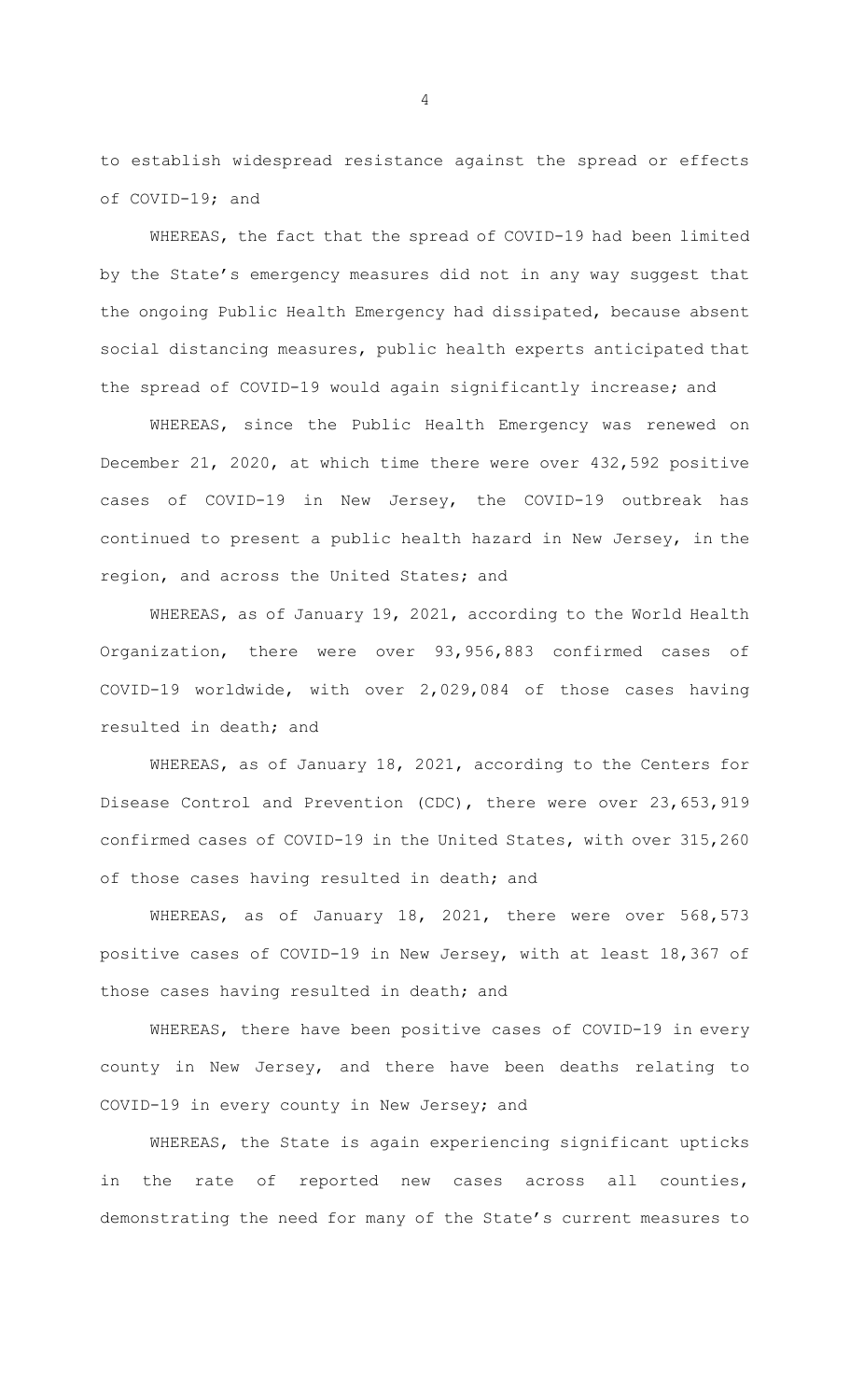remain in place, both to reduce additional new infections and to save lives; and

WHEREAS, the renewal of the declaration of the ongoing Public Health Emergency is necessary to allow the State to continue with the Plan to allow for the methodical and strategic reopening of the State, consistent with the State's authority under the EHPA; and

WHEREAS, the renewal of the declaration of the ongoing Public Health Emergency is also necessary to ensure that the State can swiftly respond to take all appropriate actions should the rate of reported new cases of COVID-19 in New Jersey, number of individuals being admitted to hospitals for COVID-19, or rate of reproduction for COVID-19 infections in New Jersey continue to increase, as we are now seeing in numerous states across the country; and

WHEREAS, the spread of COVID-19 has greatly strained the resources and capabilities of county and municipal governments, including public health agencies, that provide essential services for containing and mitigating the spread of contagious diseases, and the situation is too large in scope to be handled entirely by the normal county and municipal operating services; and

WHEREAS, the facts as set forth above and in consultation with the Commissioner of DOH confirm that the spread of COVID-19 in New Jersey constitutes an ongoing public health hazard that threatens and presently endangers the health, safety, and welfare of the residents of one or more municipalities or counties of the State, and it is necessary and appropriate to take action against this public health hazard to protect and maintain the health, safety, and welfare of New Jersey residents and visitors; and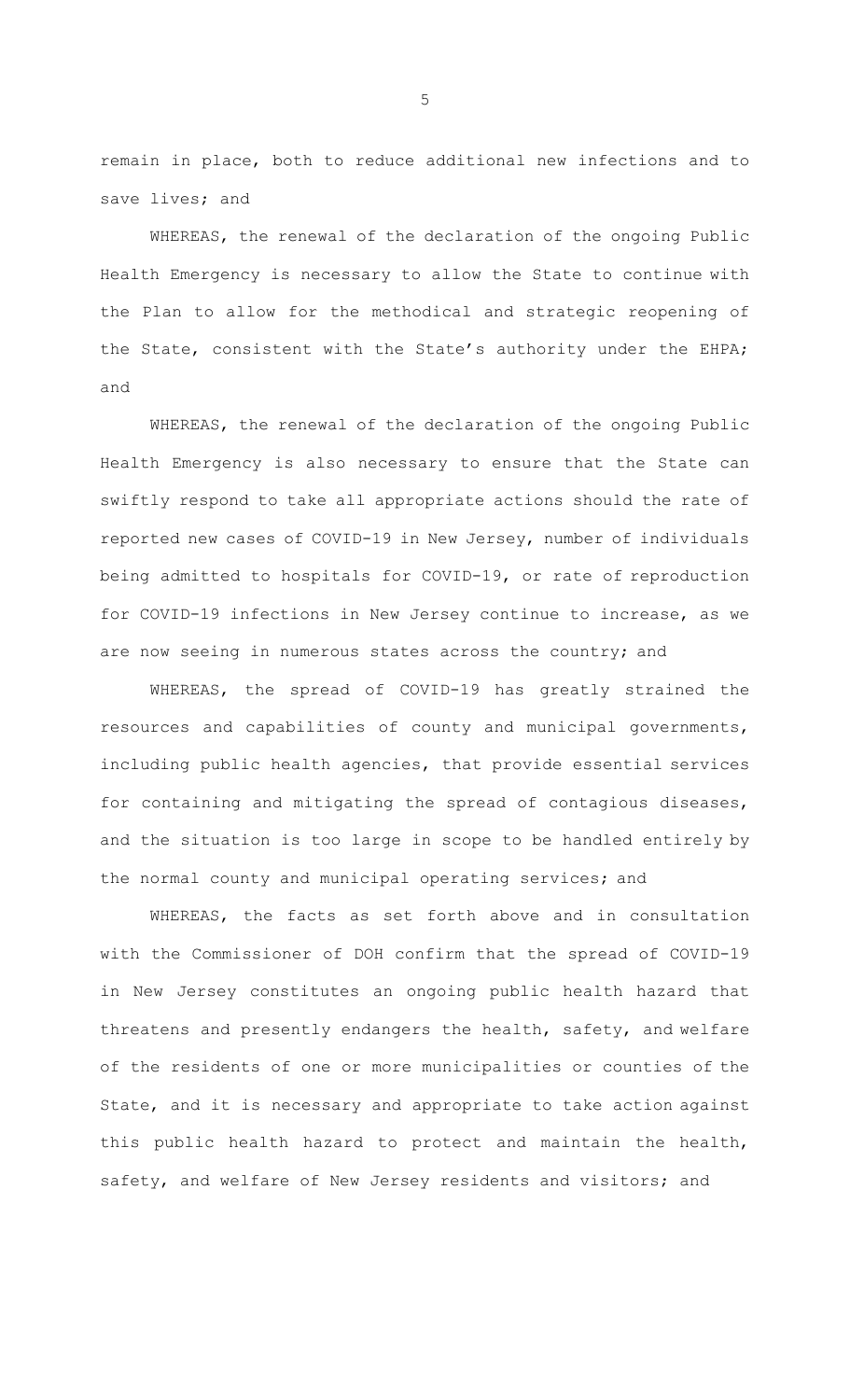WHEREAS, the facts as set forth above and in consultation with the Commissioner of DOH confirm that there exists a Public Health Emergency in the State; and

WHEREAS, the Constitution and statutes of the State of New Jersey, particularly the provisions of N.J.S.A. 26:13-1 et seq., N.J.S.A. App. A: 9-33 et seq., N.J.S.A. 38A:3-6.1, and N.J.S.A. 38A:2-4 and all amendments and supplements thereto, confer upon the Governor of the State of New Jersey certain emergency powers, which I have invoked;

NOW, THEREFORE, I, PHILIP D. MURPHY, Governor of the State of New Jersey, by virtue of the authority vested in me by the Constitution and by the Statutes of this State, do hereby DECLARE and PROCLAIM that the Public Health Emergency declared in Executive Order No. 103 (2020) pursuant to the EHPA, N.J.S.A. 26:13-1, et seq., continues to exist throughout the State of New Jersey, and I hereby ORDER and DIRECT:

1. All Executive Orders adopted in whole or in part based on the authority under the EHPA to respond to the Public Health Emergency presented by the COVID-19 outbreak remain in full force and effect.

2. All actions taken by any Executive Branch departments and agencies in whole or in part based on the authority under the EHPA to respond to the Public Health Emergency presented by the COVID-19 outbreak, or in whole or in part based on authority delegated by any Executive Orders described in Paragraph 1 of this Order, including but not limited to any Administrative Orders, remain in full force and effect.